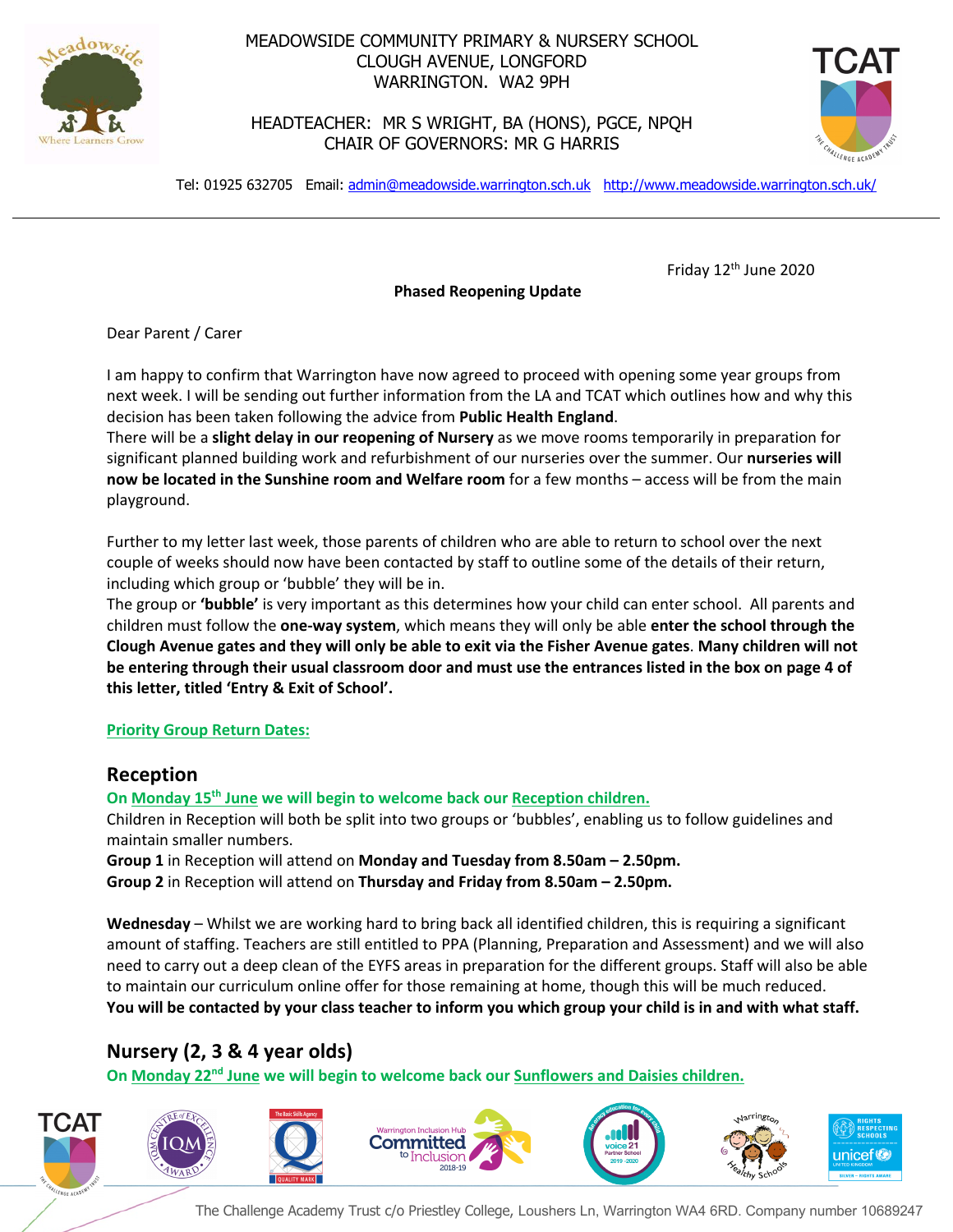Children in our Nurseries will both be split into two groups or 'bubbles', enabling us to follow guidelines and maintain smaller numbers. **Nurseries will be based in the Welfare Room and Sunshine Room. Group 1** in Nursery will attend on **Monday and Tuesday from 9am-3pm (9am-12pm for Daisies children) Group 2** in Nursery will attend on **Thursday and Friday from 9am-3pm (9am-12pm for Daisies children)**

## **Daisies children will need to be collected from the school office at 12pm**

**Wednesday** – Whilst we are working hard to bring back all identified children, this is requiring a significant amount of staffing. Teachers are still entitled to PPA (Planning, Preparation and Assessment) and we will also need to carry out a deep clean of the EYFS areas in preparation for the different groups. Staff will also be able to maintain our curriculum online offer for those remaining at home, though this will be much reduced. **You will be contacted by your class teacher to inform you which group your child is in and with what staff.**

## **Year 1**

### **On Wednesday 17th June we will begin to welcome back our Year 1 children.**

Children will be split into three groups to enable us to follow guidelines and maintain smaller numbers. **Groups 1, 2 & 3 in Year One will attend Monday through to Thursday from 9.10am – 3.10pm.** 

**Friday -** Whilst we are working hard to bring back all identified children, this is requiring a significant amount of staffing. Teachers are still entitled to PPA (Planning, preparation and Assessment) and we will also need to carry out a deep clean of classrooms in addition to the daily clean. Staff will also be able to maintain our curriculum online offer for those remaining at home.

**You will be contacted by your class teacher to inform you which group your child is in and with what staff.**

## **Year 6**

### **On Monday 22nd June we will begin to welcome back our Year 6 children.**

Children will be split into three groups to enable us to follow guidelines and maintain smaller numbers. **Groups 1, 2 & 3 in Year Six will attend Monday through to Thursday from 9.20am – 3.20pm.**

**Friday -** Whilst we are working hard to bring back all identified children, this is requiring a significant amount of staffing. Teachers are still entitled to PPA (Planning, Preparation and Assessment) and we will also need to carry out a deep clean of classrooms in addition to the daily clean. Staff will also be able to maintain our curriculum online offer for those remaining at home, though this will be much reduced. **You will be contacted by your class teacher to inform you which group your child is in and with what staff.**

## **Key Workers & Vulnerable Children**

School will remain open for vulnerable children and the children of key workers when they are not able to be looked after in the family home. These children will continue to work through the home learning tasks provided on their ClassDojo. They will be based in the **Giant Redwoods classroom**.

**Parents of these children will need to decide if they wish to keep their children with this key worker group or move to their peer groupings on the days we allocate if they are in Nursery, Reception, Year 1 and Year 6. Children will not be able to move between groups. The guidance tells us that it is very important to reduce contact between people as much as possible.** 

Our current offer is based on the numbers we received from the recent survey where we canvased opinion on who was likely to return. **Should numbers dramatically increase or Government guidance changes, it is important to note that we may need to revise our offer for certain year groups to ensure safety measures**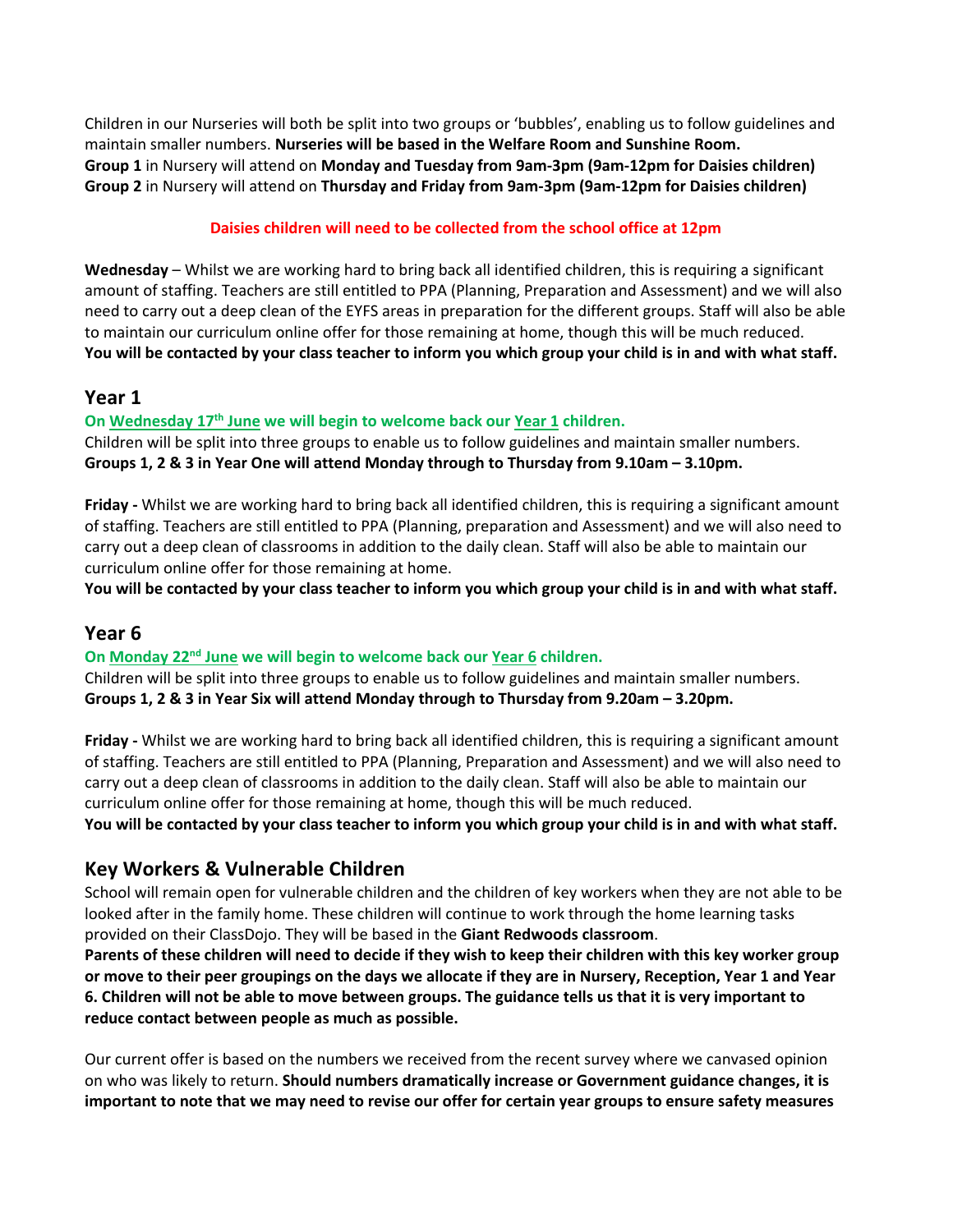

## MEADOWSIDE COMMUNITY PRIMARY & NURSERY SCHOOL CLOUGH AVENUE, LONGFORD WARRINGTON. WA2 9PH



HEADTEACHER: MR S WRIGHT, BA (HONS), PGCE, NPQH CHAIR OF GOVERNORS: MR G HARRIS

Tel: 01925 632705 Email: admin@meadowside.warrington.sch.uk http://www.meadowside.warrington.sch.uk/

**are maintained.** If you have requested a place for your child and you decide that you no longer wish for your child to attend, you will need to inform us of this decision.

### **Attendance**

**No one with symptoms should attend school for any reason. If a family member suffers symptoms, then children should not return to school for 14 days. If the child him/herself displays symptoms, the guidance is that they self-isolate for 7 days. You will also need to inform school of this.**

All those children eligible to attend school, and members of their households, will have access to testing if they display symptoms of coronavirus. This will enable them to get back into education, and their parents or carers to get back to work, if the test proves to be negative. To access testing parents will be able to use the 111 online coronavirus service. Should there be a positive case of Covid-19 within the child's 'bubble', the rest of their bubble should be sent home and advised to self-isolate for 14 days. The other household members of that bubble do not need to self-isolate unless the child they live with from that bubble subsequently develops symptoms.

If someone in their household is within the extremely clinically vulnerable group, children should not attend school. Eligible children – including priority groups - are strongly encouraged to attend school, unless they are self-isolating, or they are clinically vulnerable (in which case they should follow medical advice). Families should notify school as normal if their child is unable to attend so that staff can explore the reason with them and address barriers together. Parents will not be fined or penalised for non-attendance at this time.

**Attendance of EHCP Pupils:** We will continue to work closely with parents of pupils with an Education, Health and Care Plan (EHCP) to discuss any potential return to school, as part of a risk assessment approach.

Children classed as 'clinically extremely vulnerable due to pre-existing medical conditions have been advised to 'shield' and they should not attend, and they should continue to be supported to learn at home as much as possible.

Attendance of 'clinically vulnerable' (but not 'clinically extremely vulnerable) children are those considered to be at a higher risk of severe illness from coronavirus, parents should follow medical advice if their child is in this category. Please keep school informed.

Attendance of a child who lives with someone who is 'clinically vulnerable' (but not 'clinically extremely vulnerable', including those who are pregnant can attend school (aligned with government guidance). Attendance of a child who lives with someone who is 'extremely clinically vulnerable' are not expected to attend school. They will be supported to learn or work at home. It is up to parents to make these decisions on attendance.

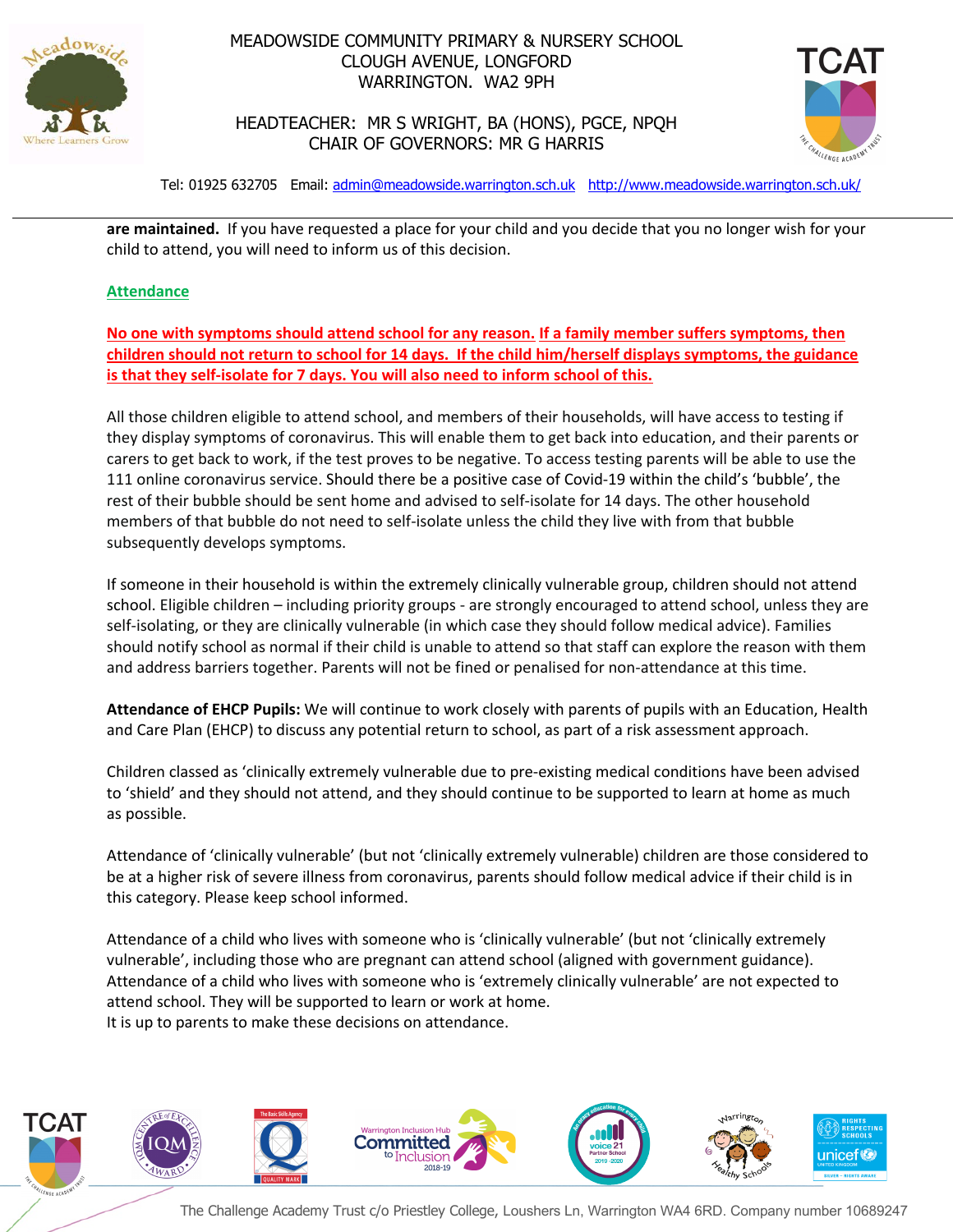**We have carefully followed government guidance and put in place a number of measures to support in reducing the risk of infection. Please see below for our detailed approach to the phased reopening of school:**

#### **Entry and exit of school**

- Start and end times to the school day will be staggered as best as is possible and a one-way system will be in place. This is to reduce congestion and adhere to social distancing. **Parents and children must use the Clough Avenue gates to enter school and the Fisher Avenue gates to exit. No parents or children will be allowed to exit via Clough Avenue or enter via Fisher Avenue.**
- Year 6 will be encouraged to enter and exit the school site by themselves, using the one-way system.
- Year 1, 'Green' bubble will gain access/exit of the building through the Reception garden area gate and they will be strictly told to not to touch any equipment on passing through to the art area.
- Strictly only one adult per child (sibling group) will be allowed onto the school premises at drop off and pick up to reduce numbers
- In the morning, all parents will enter the school site at the main Clough Avenue gate, walk down the path (this will have 2-metre markings and signs along it to encourage social distancing). **Reception** parents will drop off their children at the Reception door and continue on the path around school. There is a waiting zone just off the path for Reception parents with social distancing markings. **Nursery** parents will drop off their children at the gates in front of the Sunshine Room outside area and continue on the path around school. One **Year 1** bubble, **Green** bubble, will enter via the gate of the Reception outdoor area and then into the art area by the fire door. Those parents will drop off their children at the outside area gates and then continue on the path around the school. The **Year 1** parents of the other two bubbles will enter the playground but stop at the floor markings in front of the playground pencils and Y1 children will then be directed to their bubble classrooms by staff. These parents will then continue across the playground towards Fisher Avenue. **Gold Group** (**Vulnerable / Key worker**) parents will drop off their children at the gates in front of the Giant Redwoods' outside area and continue on the path around school. **Year 6** will enter their designated classroom bubbles. All parents will then continue around the playground and exit via Fisher Avenue gates. Staff will be on hand to help with this.
- Support staff will be available next to the pathway and on the playground to encourage social distancing
- The finish times for the end of the day are staggered as best as possible, parents will be encouraged to only enter school premises when it is their pickup time.
- **Year 6 parents** will need to wait safely outside of the school gates at Fisher Avenue to avoid gatherings
- Children will exit by the means mentioned above for each year group
- Available staff will be deployed at the rear of the building, on the car park and playground to encourage social distancing

 $\mathcal{F}(\mathcal{F})$  is that staff stick to timing as constraints as constraints as  $\mathcal{F}(\mathcal{F})$ 

#### • Parents will not be allowed to access the school office and any messages or notes will be passed at the **Classroom Arrangements**

- Classrooms have been redesigned to promote social distancing, spaced desks and personal resources
- Cassivoring nave been reading individual or promote social distancing, spaced desits and personal<br>• Minimising contact and mixing across the school with children being placed in small groups
- Williamsing contact and mixing across the school with emiated semigregative at any time start of the school with emiated staff
- Staggered break and lunch times
- Minimum movement around the school building
- No before or after school clubs will run until further notice.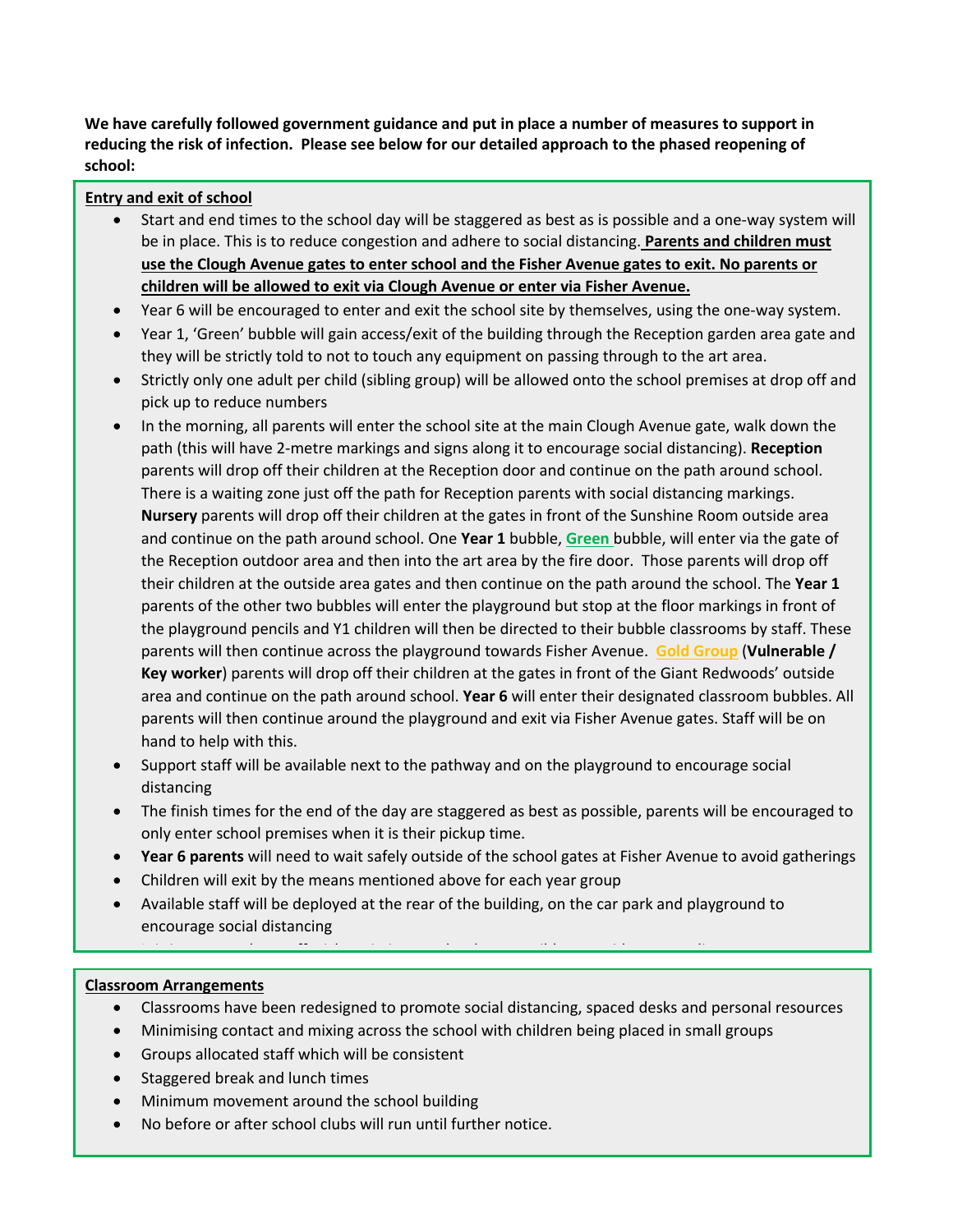#### **Resources**

- Resources in EYFS have been carefully considered resources to minimise the sharing of resources between any groups. All soft furnishings, toys and those with intricate detail have been removed. Malleable resources such as play dough will not be shared between groups. Public Health advice is that sand pits should not be used at this time.
- Reception, Y1, Y6 and Key Worker/ Vulnerable Groups pupils will have an allocated tray near their table and provided with their own resources which will be kept in the tray (pens, pencils, whiteboards, phonics charts). Resources will not be shared
- Resources from home must not be brought in, this includes children bringing in toys or pencil cases from home
- Children cannot take home reading books
- Each group across school will be provided with an outdoor play box. This will be kept within the group and returned to the classroom each day. All equipment will be wiped down and sanitised after each day
- Children will be allocated the same iPad to use throughout the day. At the end of the day these will be sanitised fully in preparation for the next user.

#### **Hygiene**

- Hand washing on entry into school, when entering outdoor areas / playground and on entry back into school, before and after eating. Handwashing at regular intervals throughout the day
- Regular wiping down of surfaces / equipment throughout the day including outdoor equipment
- Avoiding sharing resources and equipment where possible
- Inner doors to remain open to reduce contact with handles. EYFS doors must still remain closed to support with safeguarding.
- Sanitiser units have been installed in every classroom and at key entrance points throughout the building to support with hygiene
- Increased cleaning throughout the day has been timetabled to support with maintaining hygiene and cleanliness
- **Uniform is relaxed and should only be worn for one day and washed. This is very important in order to minimise the risk of spreading infection. We are mindful that some of our children may have outgrown some of their uniform since March, therefore we ask that they return in suitable clean clothing. The children will be doing a lot of outdoor learning, including PE – so sports kit (t-shirt and shorts) is acceptable. Football kits will not be permitted. The most important aspect of this is that children wear clean clothes every day.**

#### **Lunchtime Arrangements**

- Children will eat their lunches in their classrooms.
- Children eligible for Free School Meals (FSM) and Universal Infant Free School Meals (Rec, Y1 and Y2), will receive a packed lunch free of charge whilst attending school.
- Those paying for lunch and those entitled to a Free School Meal, will receive a packed lunch rather than a hot lunch. Children can bring in a packed lunch from home if they wish.
- Those paying for a school lunch will need to use the ParentPay app as usual.
- Children attending school from the 15<sup>th</sup> June whose parents would usually pay for a meal, will need to pay for each meal via ParentPay. This applies to those children in the year groups identified to attend and the children of essential workers
- Children will need to bring in a filled water bottle each day.
- Snack will be provided through the Magic Breakfast scheme.